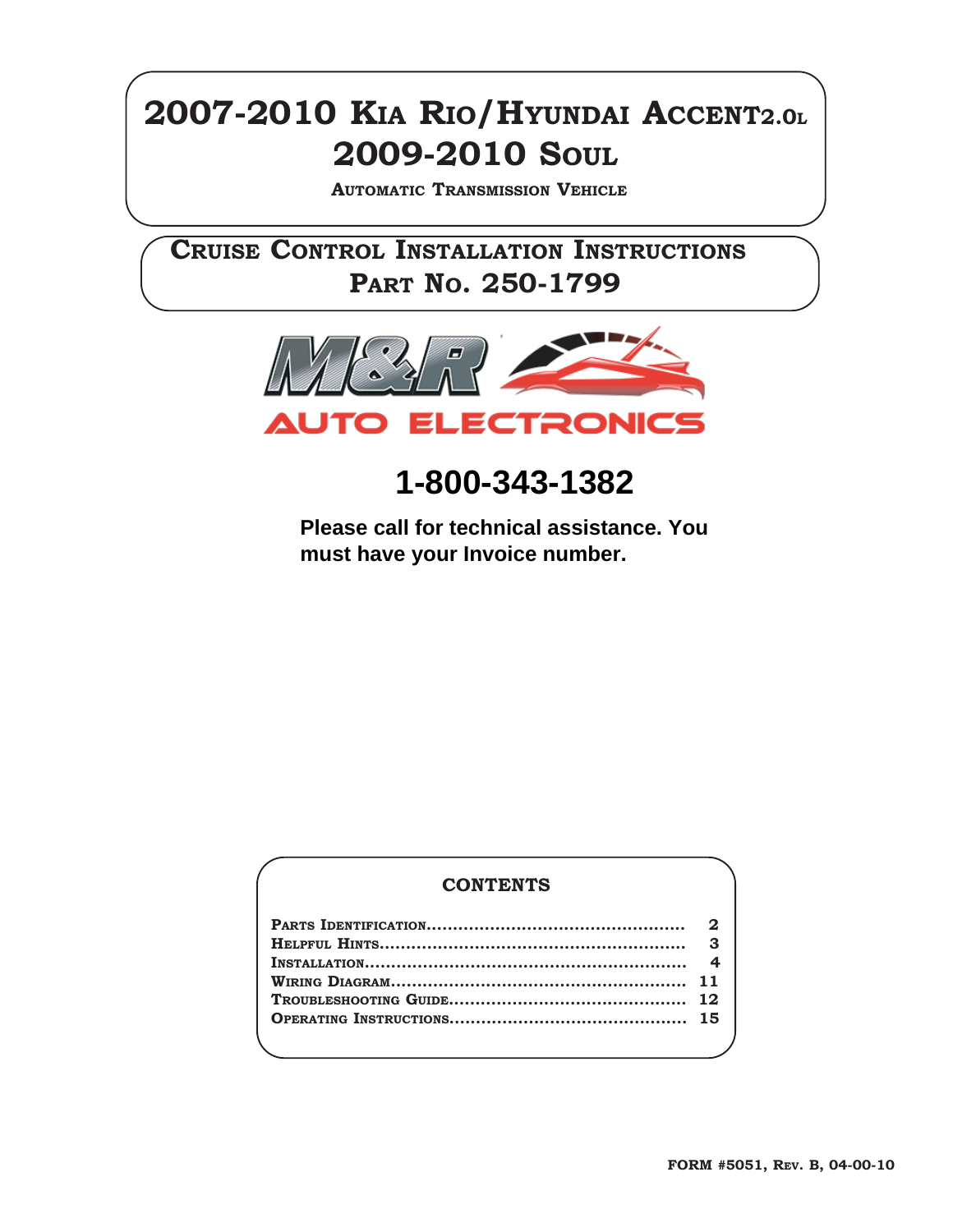# **PARTS IDENTIFICATION**

| <b>ITEM</b>      | <b>QUANTITY</b> | <b>SERVICE NUMBER</b> | <b>DESCRIPTION</b>                |
|------------------|-----------------|-----------------------|-----------------------------------|
| 1                | 1               | 250-2316              | <b>SERVO ASSEMBLY</b>             |
| $\mathbf{2}$     |                 | 250-2693              | <b>CABLE ASSEMBLY</b>             |
| 3                | 1               | 250-2694              | <b>CABLE BRACKET</b>              |
| 4                |                 | 250-2695              | THROTTLE LEVER BRACKET            |
| 5                |                 | 250-2696              | <b>SERVO HARNESS ASSEMBLY</b>     |
| 6                |                 | 250-2617              | <b>MODULE BRACKET</b>             |
| 7                |                 | 250-2684              | <b>CONTROL SWITCH ASSEMBLY</b>    |
| 8                |                 | 250-2697              | <b>EXTENSION HARNESS ASSEMBLY</b> |
| <b>NOT SHOWN</b> |                 | 250-2698              | <b>HARDWARE PACKAGE</b>           |
| Not Shown        |                 | 250-2699              | <b>DIVIDING BRACKET</b>           |





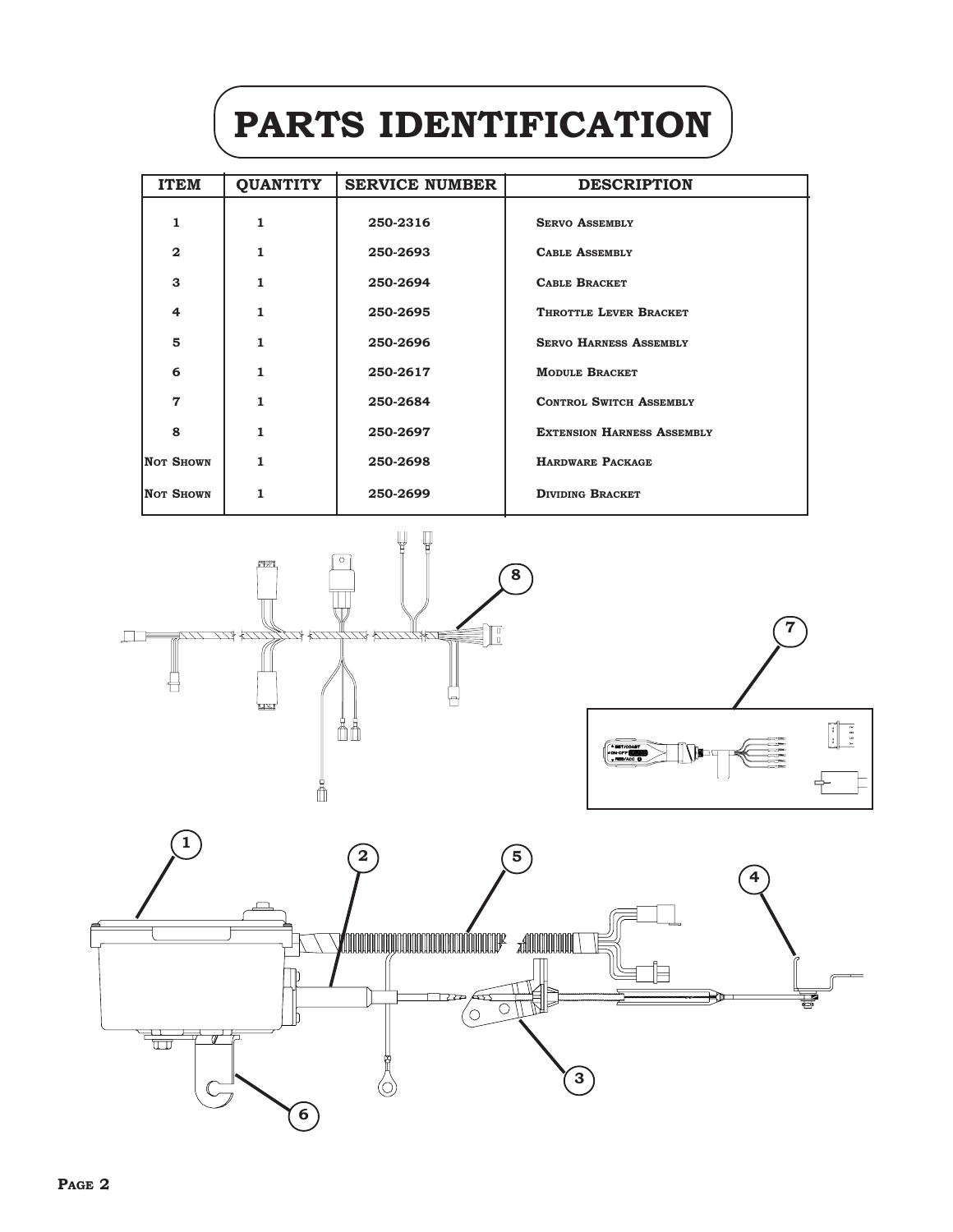## **HELPFUL HINTS**

#### **1. BEFORE STARTING INSTALLATION:**

FAMILIARIZE YOURSELF WITH THE INSTALLATION INSTRUCTIONS AND CRUISE CONTROL COMPONENTS.

#### **2. MATING CONNECTORS:**

**A.** WHEN DISCONNECTING CONNECTORS, HOLD CONNECTOR AND PRESS THE LOCK DOWNWARD WHILE PULLING CONNECTORS APART. *FIGURE 1*



**B.** WHEN CONNECTING MATING CONNECTORS, PUSH CONNECTORS TOGETHER UNTIL LOCKING MECHANISMS ARE FIRMLY LOCKED TOGETHER. *FIGURE 2*

#### **3. ANTI-THEFT RADIO:**

IF VEHICLE IS EQUIPPED WITH AN ANTI-THEFT RADIO, THE RADIO CODE MUST BE WRITTEN DOWN PRIOR TO DISCONNECT ING BATTERY CABLE. THE CODE MUST BE REENTERED WHEN THE NEGATIVE BATTERY CABLE IS REINSTALLED.

#### **4. REMOVAL OF NEGATIVE BATTERY CABLE:**

REMOVE THE NEGATIVE BATTERY CABLE BEFORE INSTALLING THE CRUISE CONTROL COMPONENTS FOR SAFETY PRECAUTIONS. *FIGURE 3*

#### **5. FEMALE T-TAP CONNECTOR:**

WHEN INSTALLING FEMALE **T-TAP CONNECTORS,** ENSURE WIRE IS INSIDE GROOVE OF THE FEMALE **T-TAP CONNECTOR** BEFORE CLOSING ON WIRE WITH PLIERS. *FIGURE 4*





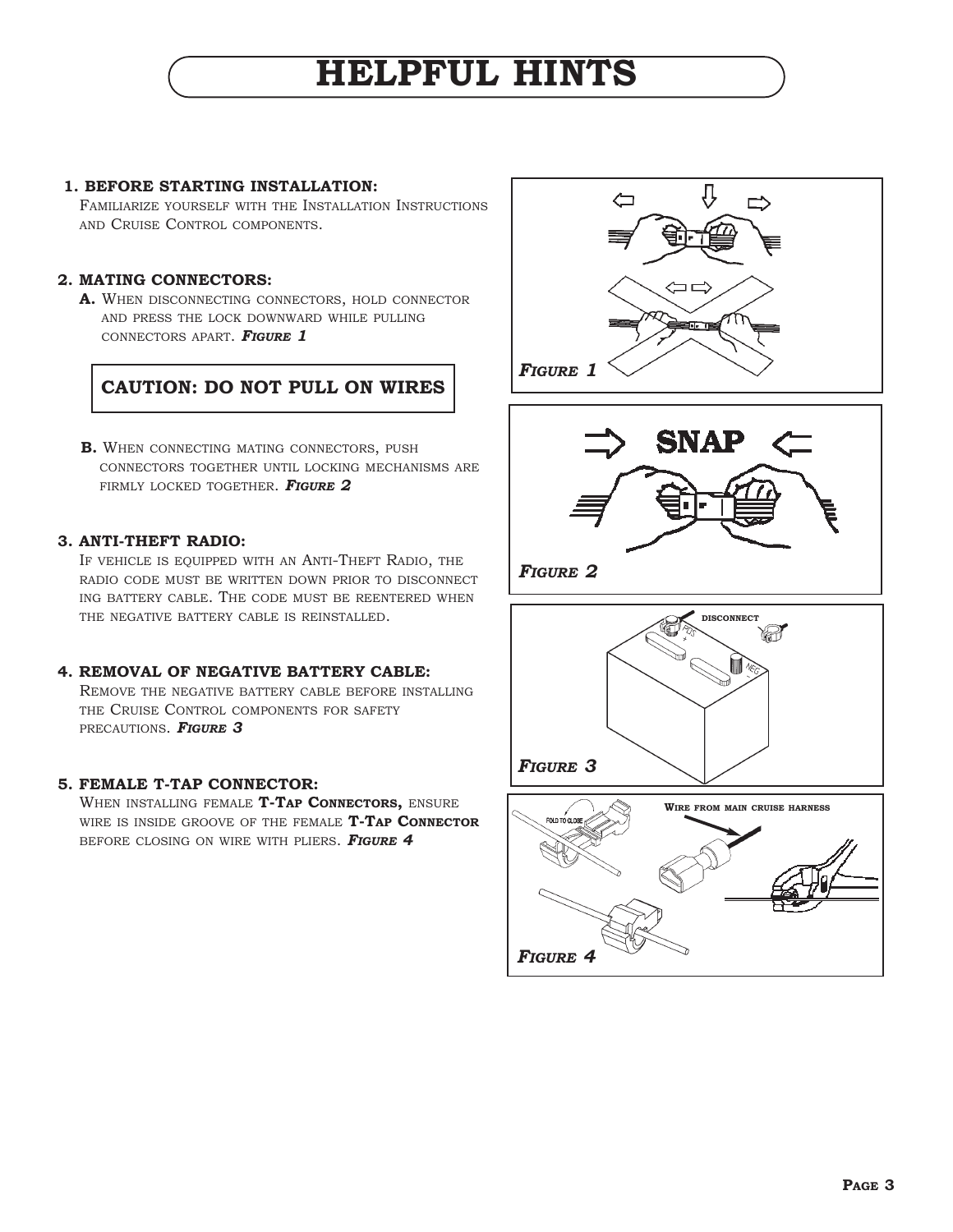#### **STEP 1: VEHICLE PREPARATION** *LOCATION: ENGINE COMPARTMENT*

- **1. 07 RIO**: REMOVE *(4)* **BOLTS** SECURING THE PLASTIC ENGINE COVER GUARD TO EXPOSE ENGINE. *FIGURE 5. O8 RIO: PROCEED TO STEP TWO.*
- **2.** REMOVE VACUUM HOSE AND THREE PIN CONNECTOR FROM AIR INTAKE TO ACCESS THROTTLE. **FIGURE 6**
- **3.** MOUNT MODULE ON PASSENGER SIDE SHOCK TOWER USING SUPPLIED BOLT. **FIGURE 7**

#### **STEP 2: WIRE HARNESS ROUTING** *LOCATION: ENGINE COMPARTMENT*

- **1.** ATTACH WIRE HARNESS GROUND TO FACTORY GROUND POINT ALONG SHOCK TOWER. *FIGURE 7*
- **2.** ROUTE MODULE HARNESS ALONG EXISTING VEHICLE HAR-NESS AS SHOWN IN **FIGURE 8**.
- **3.** BE SURE HARNESS IS NOT PINCHED OR BOUND.







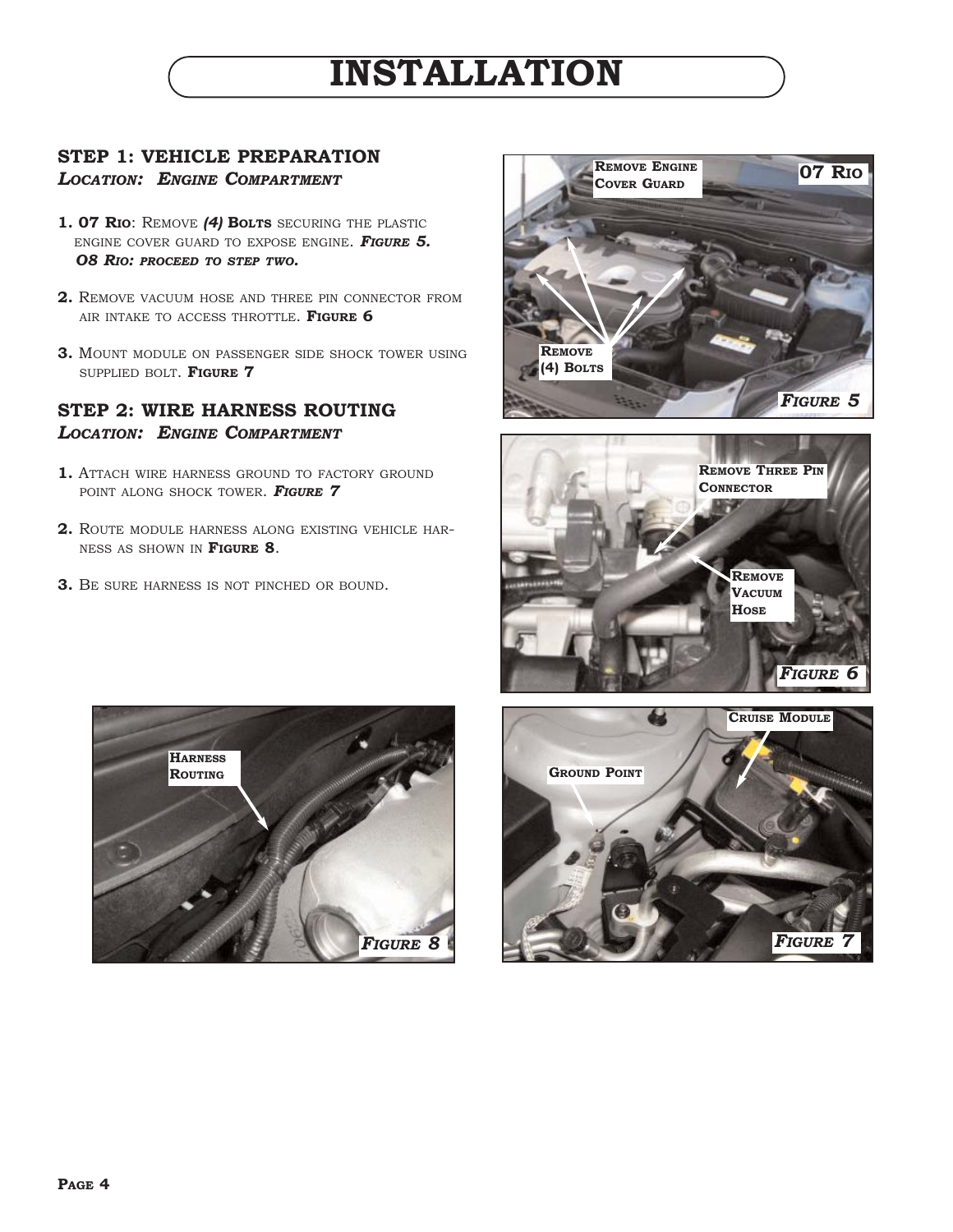### **STEP 5: THROTTLE ATTACHMENT** *LOCATION: ENGINE THROTTLE SHAFT AREA*

- **1.** REMOVE **(2) 10MM SCREWS** TO RELEASE FACTORY CABLE BRACKET**.** REMOVE THROTTLE CABLE ASSEMBLY ON FACTORY BRACKET TO PLACE ON CABLE BRACKET WITH CRUISE CABLE SUPPLIED IN KIT. REMOVE **10MM SCREW** FOR DIVIDING CABLE BRACKET. **FIGURES 9AND 10**.
- **2.** REMOVE VEHICLE THROTTLE WASHER AND NUT AND PLACE CRUISE THROTTLE BRACKET ON STUD. REINSTALL VEHICLE THROTTLE WASHER AND NUT. *FIGURE 11*
- **3.** AFTER ASSEMBLY IS SECURED AS SHOWN IN **FIGURE 12**, MAKE SURE THE **CABLE ASSEMBLY** IS NOT HOLDING THE THROTTLE OPEN IN ANY WAY. THERE SHOULD BE **0.06- 0.10"** SLACK BETWEEN IN CRUISE CONTROL CABLE PLAY.

### **STEP 6A: HARNESS CONNECTIONS**

#### *LOCATION: DRIVER SIDE FIREWALL*

- **1.** LOCATE FIREWALL ACCESS GROMMET FROM DRIVER SIDE COMPARTMENT AND PULL **CRUISE CONTROL MODULE HARNESS CONNECTORS** INSIDE VEHICLE. **FIGURE 13**
- **2.** CONNECT MATING **CRUISE CONTROL CONNECTORS**.









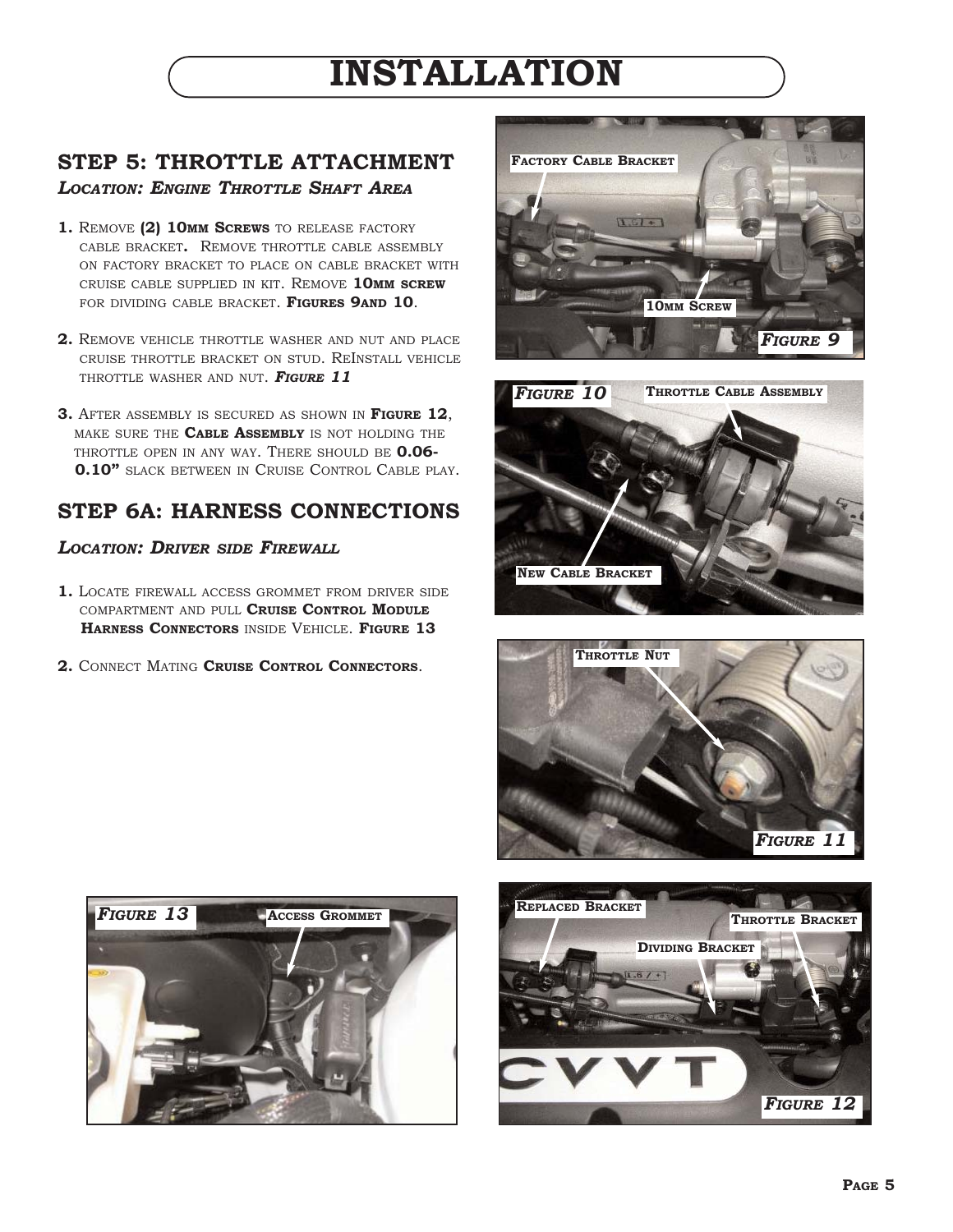### **STEP 6B: BRAKE SWITCH CONNECTION**

#### *LOCATION: BRAKE PEDAL ASSEMBLY*

- **1.** ROUTE **HARNESS ASSEMBLIES** SO THAT THEY DO NOT INTERFERE WITH ANY MOVING COMPONENTS.
- **2.** LOCATE VEHICLE BRAKE SWITCH HARNESS. USING THE SUPPLIED T-TAPS, CONNECT **RED WIRE** FROM CRUISE HARNESS TO THE **RED WIRE** FROM BRAKE SWITCH. CONNECT **VIOLET WIRE** FROM CRUISE HARNESS TO THE **RED/ORANGE WIRE** FROM BRAKE SWITCH. **FIGURE 14**

### **STEP 6C: HARNESS CONNECTIONS**

#### *LOCATION: DRIVER'S SIDE FUSE PANEL AND DIAGNOSTICS CONNECTOR*

- **1.** LOCATE THE VEHICLE FUSE PANEL UNDER THE DRIVER SIDE DASH.
- **2. IGNITION POWER:** USE **BLUE T- TAP** TO CONNECT THE **BROWN WIRE** FROM CRUISE HARNESS TO **PINK WIRE** IN CONNECTOR **FLR A** AS SHOWN IN **FIGURE 15**.

#### **3. NSS CONNECTION:**

**FOR AUTOMATIC TRANSMISSION VEHICLES:** LOCATE BLACK 16 PIN CONNECTOR ON FAR LEFT BEHIND INSTRU-MENT CLUSTER. USE THE *RED* **T-TAP** TO CONNECT *DARK BLUE* **WIRE** FROM CRUISE HARNES**S** TO **WHITE/BLACK WIRE** OF CONNECTOR. **FIGURE 16**.

- **4. VSS CONNECTION: LOCATE DIAGNOSTICS CONNECTOR** UNDER DASH. USE THE **RED T-TAP** TO CONNECT **GRAY WIRE** FROM CRUISE HARNESS TO **RED/ORANGE WIRE** IN **PIN 3**. **FIGURE 17**
- **5.** SECURE ALL WIRES UNDER DASH WITH **CABLE TIES.**







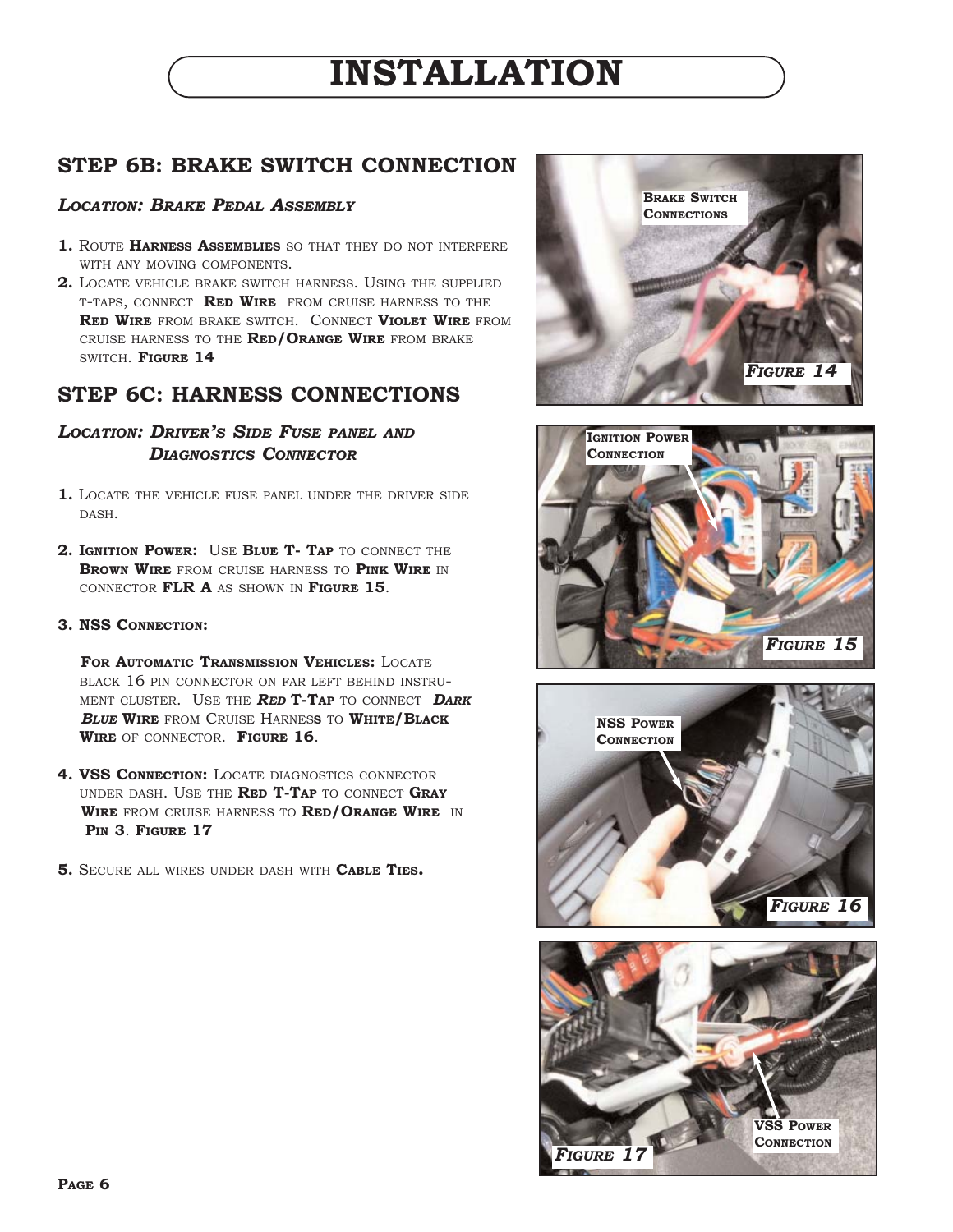### **STEP 7: CONTROL SWITCH**

*LOCATION: LEFT SIDE LOWER STEERING COLUMN COVER*

- **1.** REMOVE LOWER STEERING COLUMN COVER. *FIGURE 18*
- **2.** USING THE **LEVER WEDGE** AS AN ANGLE TEMPLATE, DRILL **9.5MM (3/8")** HOLE IN LOWER SHROUD AS SHOWN IN *FIGURE 17*
- **3.** ENSURE **LEVER WEDGES** ARE ASSEMBLED AS SHOWN IN *FIGURE 19.* TO PREVENT THE CRUISE CONTROL SWITCH FROM ROTATING AND CREATING A MORE POSITIVE LOCK WHEN MOUNTING, POSITION THE LOCKWASHERS AS SHOWN IN *FIGURE 19.* START NUT AND POSITION LETTERING FOR DRIVER'S BEST VIEW. FULLY SECURE NUT AT **22-25 IN LBS**. **DO NOT OVERTIGHTEN**.
- **4.** ROUTE **CONTROL SWITCH WIRE HARNESS** SO THERE IS NO INTERFERENCE WITH ANY MOVING PARTS. OPERATE TILT COLUMN IF EQUIPPED. SECURE STEERING COLUMN SHROUD.
- **5.** ENSURE THAT THE SWITCH CAN BE SEEN DURING NORMAL DRIVING SEATING POSITIONING. *FIGURE 20*

#### **CONTROL SWITCH CONNECTION TO MODULE ASSEMBLY HARNESS**

**6.** INSTALL *4*-PIN CONNECTOR ON *RED, BROWN, GREEN,* AND *YELLOW* WIRES. INSTALL **2-**PIN CONNECTOR ON TO *BLUE* AND *BLACK* WIRES OF SWITCH HARNESS. *FIGURE 21*

**NOTE: THE MATING CONNECTOR TO THIS 4-PIN CONNECTOR WILL HAVE A** *RED* **WIRE MATING TO THE** *BROWN* **WIRE, ALL OTHER COLORS SHOULD MATCH.** 

CONNECT 4-PIN AND 2-PIN CONNECTORS TO **MODULE ASSEMBLY HARNESS.** ENSURE THAT ALL PINS LOCK INTO CONNECTOR.

**7.** SECURE **MODULE ASSEMBLY HARNESS** WITH **CABLE TIES** TO PREVENT HARNESS FROM COMING INTO CONTACT WITH **HOT, SHARP OR MOVING OBJECTS.**

### **STEP 8: REASSEMBLY**

- **1.** RECONNECT NEGATIVE BATTERY CABLE AND TORQUE TO **35 IN LBS.** *FIGURE 3*
- **2.** IF EQUIPPED WITH ANTI-THEFT RADIO, REENTER THE CODE AND PRE-RECORDED STATIONS







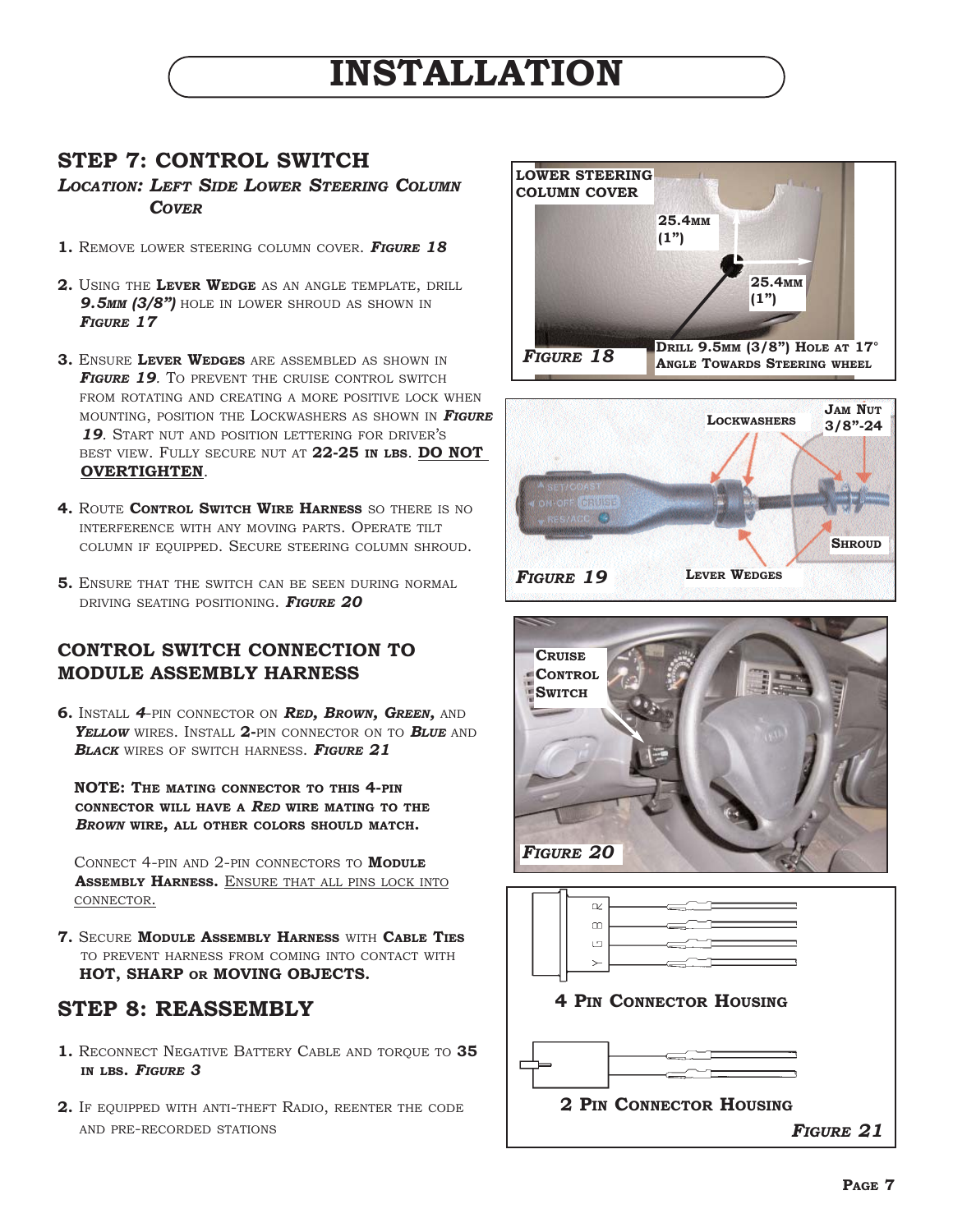## **WIRING DIAGRAM**

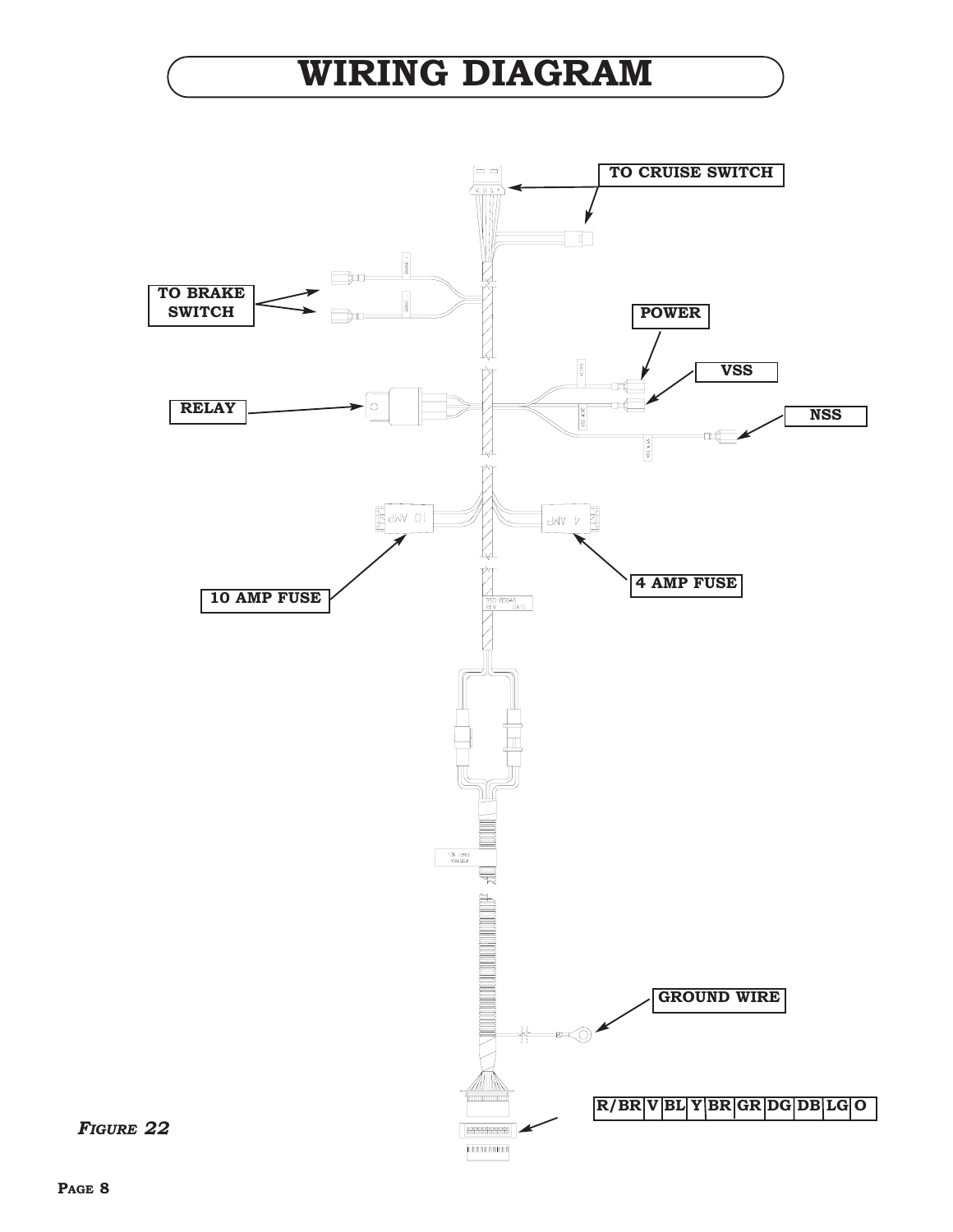## **TROUBLESHOOTING**

### **A. ELECTRICAL TESTING:**

- **1.** TESTING OF THE CRUISE CONTROL SYSTEM IS BEST DONE AT THE **(10)** WIRES AT THE CRUISE CONTROL MODULE.
- **2.** DEPENDING UPON THE TEST BEING CONDUCTED, A VOLT OR OHM METER MUST BE USED FOR ACCURATE RESULTS. A TEST LIGHT WILL **NOT** PROVIDE ACCURATE INFORMATION IN SOME CIRCUITS BEING TESTED

#### **WARNING: TEST LIGHTS MAY CAUSE DAMAGE TO THE VEHICLE.**

**3.** USING A VOLT/OHM METER, CONDUCT THE FOLLOWING TESTS WHERE THE WIRING HARNESS ENTERS THE CRUISE CONTROL MODULE. *VIEW FIGURE 21 FOR WIRE COLOR AND LOCATION AT REAR OF CRUISE CONTROL MODULE.*

**R/BR V BL Y BR GR DG DB LG O**

*FIGURE 21*

**CONNECTOR AS VIEWED FROM THE HARNESS SIDE R/BR=RED/BROWN=CONTROL SWITCH POWER BR=BROWN=IGNITION POWER V=VIOLET=BRAKE LIGHT GROUND GR=GRAY=VSS SIGNAL CIRCUIT BL=BLACK=MODULE GROUND DG=DARK GREEN=SET/COAST Y=YELLOW=ACCEL/RESUME LG=LIGHT GREEN=NEUTRAL SAFETY DB=DARK BLUE=NO CONNECTION O=ORANGE=NO CONNECTION**

| <b>TEST FUNCTION</b> | <b>CONDITION</b>            | <b>DESIRED RESULTS</b>                                                                                | <b>OK</b>                                        | NG                                                                                                                |
|----------------------|-----------------------------|-------------------------------------------------------------------------------------------------------|--------------------------------------------------|-------------------------------------------------------------------------------------------------------------------|
| "OFF"                | <b>IGNITION "OFF"</b>       | ZERO VOLTS AT ALL WIRES                                                                               | $A-2$                                            | $B-1$                                                                                                             |
|                      | <b>CONTROL SWITCH "OFF"</b> |                                                                                                       |                                                  |                                                                                                                   |
| <b>SYSTEM POWER</b>  | IGNITION "ON"               | 12VDC ON BROWN WIRE ONLY                                                                              | $A-3$ $B-2$                                      |                                                                                                                   |
|                      |                             |                                                                                                       |                                                  |                                                                                                                   |
| <b>CRUISE SWITCH</b> | IGNITION "ON"               | 12VDC ON BROWN WIRE                                                                                   |                                                  | $A-4$ B-3                                                                                                         |
| <b>POWER</b>         | <b>CONTROL SWITCH "ON"</b>  |                                                                                                       |                                                  |                                                                                                                   |
| <b>BRAKE CIRCUIT</b> | IGNITION "ON"               | 12VDC ON VIOLET WIRE                                                                                  | $A-5$ $B-1$                                      |                                                                                                                   |
|                      | <b>CONTROL SWITCH "ON"</b>  |                                                                                                       |                                                  |                                                                                                                   |
|                      | <b>PUSH BRAKE PEDAL</b>     |                                                                                                       |                                                  |                                                                                                                   |
| <b>SET/COAST</b>     | IGNITION "ON"               | 12VDC ON DARK GREEN WIRE                                                                              |                                                  | $A-6$ B-4                                                                                                         |
|                      | <b>CONTROL SWITCH "ON"</b>  |                                                                                                       |                                                  |                                                                                                                   |
|                      | <b>PUSH SET BUTTON</b>      |                                                                                                       |                                                  |                                                                                                                   |
| <b>ACCEL/RESUME</b>  | IGNITION "ON"               | 12VDC ON YELLOW WIRE                                                                                  | $A-7$                                            | $B-4$                                                                                                             |
|                      | <b>CONTROL SWITCH "ON"</b>  |                                                                                                       |                                                  |                                                                                                                   |
|                      | <b>PUSH ACCEL BUTTON</b>    |                                                                                                       |                                                  |                                                                                                                   |
| <b>VEHICLE SPEED</b> | IGNITION "ON"               | 4.5VDC TO ZERO VOLTS ON GRAY                                                                          |                                                  | $A-8$ B-5                                                                                                         |
| <b>SENSOR</b>        | <b>CONTROL SWITCH "ON"</b>  | WIRE, 3-4 TIMES IN 10 FEET                                                                            |                                                  |                                                                                                                   |
|                      | ROLL VEHICLE 10 FEET        |                                                                                                       |                                                  |                                                                                                                   |
| <b>SYSTEM GROUND</b> | IGNITION "ON"               | CONTINUITY TO GROUND ON                                                                               |                                                  | A-9 B-6                                                                                                           |
| (OHM METER)          | <b>CONTROL SWITCH "ON"</b>  | <b>BLACK WIRE</b>                                                                                     |                                                  |                                                                                                                   |
|                      | IGNITION "ON"               |                                                                                                       | $A-10$ B-7                                       |                                                                                                                   |
|                      | <b>CONTROL SWITCH "ON"</b>  | ON LIGHT GREEN WIRE                                                                                   |                                                  |                                                                                                                   |
| (VOLT METER)         | MOVE SHIFT LEVER FROM "P"   |                                                                                                       |                                                  |                                                                                                                   |
|                      |                             |                                                                                                       |                                                  |                                                                                                                   |
|                      | IGNITION "ON"               |                                                                                                       |                                                  |                                                                                                                   |
| <b>MANUAL</b>        | <b>CONTROL SWITCH "ON"</b>  | PEDAL NOT DEPRESSED AND "NO"                                                                          |                                                  |                                                                                                                   |
| (OHM METER)          | PUSH ON CLUTCH PEDAL        | CONTINUITY TO GROUND WITH CLUTCH                                                                      |                                                  |                                                                                                                   |
|                      |                             |                                                                                                       |                                                  |                                                                                                                   |
|                      |                             | <b>CONTROL SWITCH "OFF"</b><br><b>NEUTRAL SAFETY</b><br><b>AUTOMATIC ONLY</b><br><b>CLUTCH SWITCH</b> | 12vDC ON RED WIRE<br>OR "N" TO ANY GEAR POSITION | ZERO TO 0.5 VOLTS IN "P" OR "N"<br>CONTINUITY TO GROUND WITH CLUTCH C-1 B-8<br>PEDAL DEPRESSED ON THE VIOLET WIRE |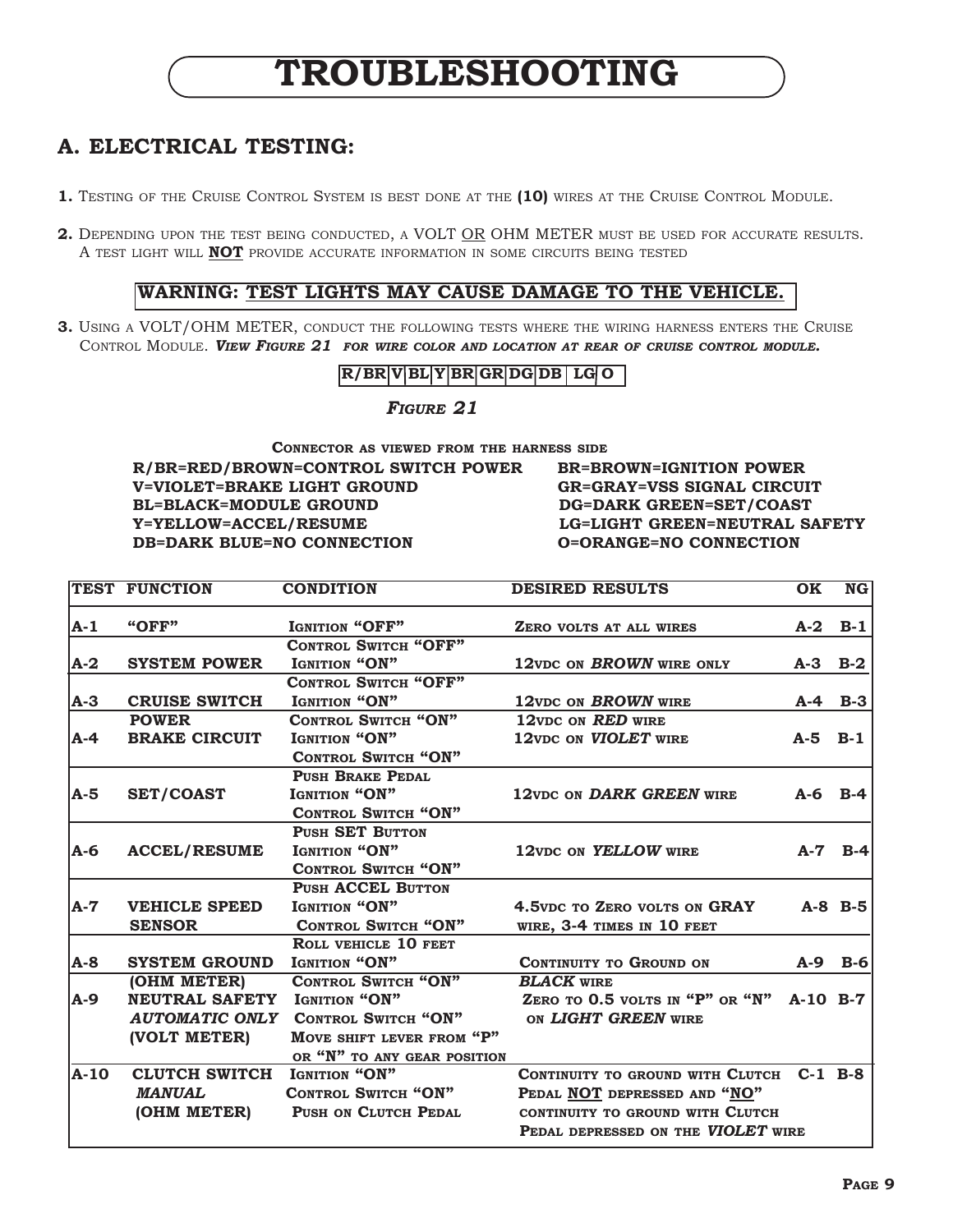## **TROUBLESHOOTING**

#### **B. ELECTRICAL TESTING DIAGNOSTIC:**

**B-1....CHECK BRAKE LIGHT FUSE, BULBS, WIRES & CONNECTORS TO BRAKE SWITCH AND CLUTCH SWITCH IF MANUAL**

**B-2.....CHECK IGNITION SWITCH LINK WIRES, CONNECTOR AND IGNITION FUSE.**

**B-3.....CHECK IGNITION SWITCH LINK WIRES, CONNECTOR AND IGNITION FUSE, CRUISE SWITCH WIRES AND CONNECTOR.**

**B-4.....CHECK CRUISE CONTROL SWITCH WIRES AND CONNECTOR.**

**B-5.....CHECK VEHICLE ECU WIRE AND CONNECTOR, T-TAP AT VSS WIRE.**

**B-6.....CHECK VEHICLE BATTERY GROUND, MODULE GROUND WIRE CONNECTION.**

**B-7.....CHECK IGNITION LINK HARNESS, WIRES AND CONNECTOR, VEHICLE NEUTRAL SAFETY SWITCH.**

**B-8....CHECK WIRES AND CONNECTOR, CLUTCH SWITCH FOR DAMAGE AND/OR ADJUST SWITCH.**

#### **C. MECHANICAL TESTING PROCEDURES:**

**C-1 VERIFY CABLE AND/OR LINKAGE:**

**VISUALLY INSPECT ALL RELATED PARTS OF THE THROTTLE CONNECTION. ENSURE THAT CABLE OPERATES FREELY AND ALL BRACKETS ARE SECURED AND NOT DAMAGED. REPLACE ANY DAMAGED OR WORN PARTS.** 

## **NOTES**